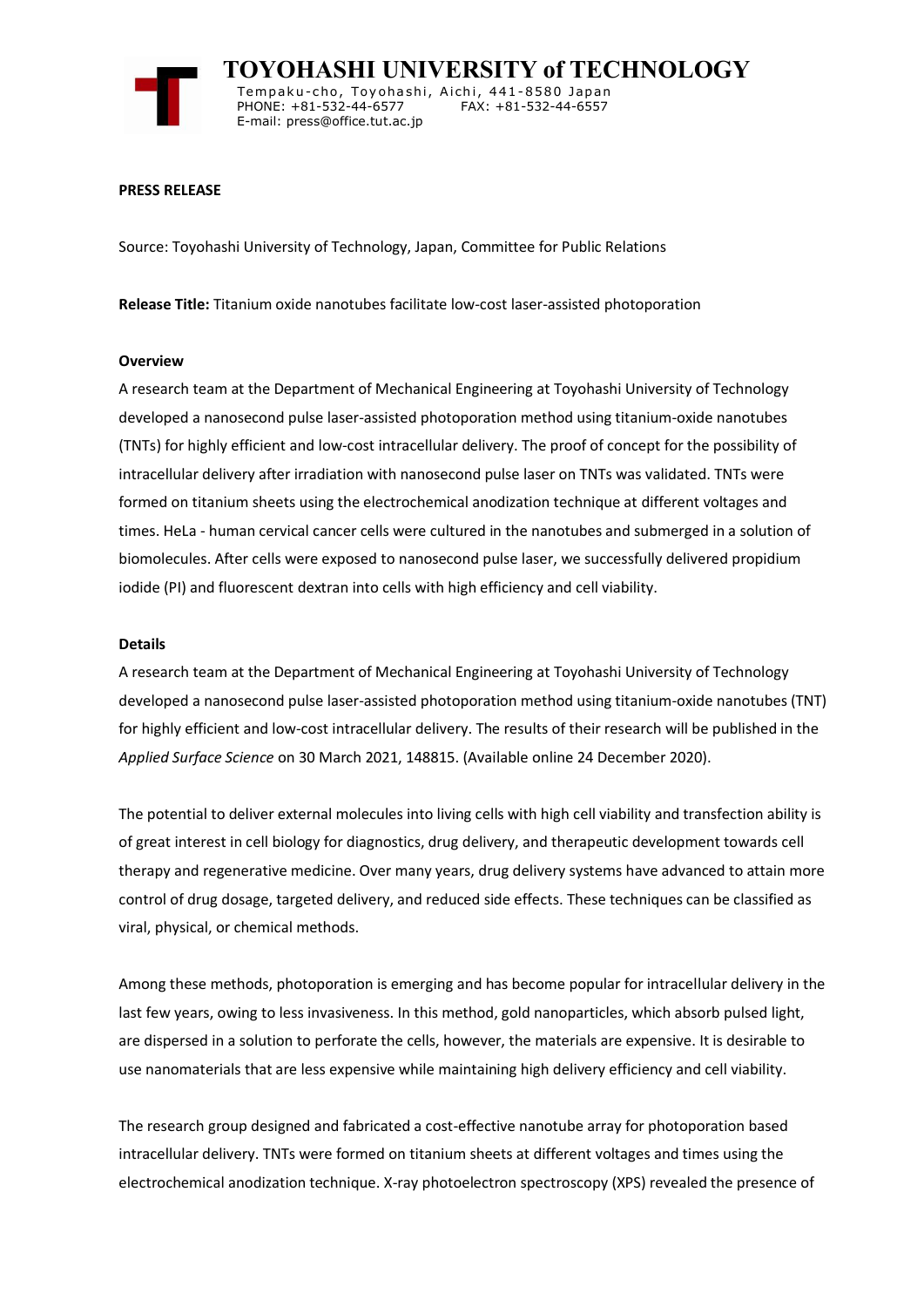

 **TOYOHASHI UNIVERSITY of TECHNOLOGY** Temp a k u-c h o , To y oh a shi , A i ch i , 4 41-858 0 Ja p an PHONE: +81-532-44-6577 E-mail: press@office.tut.ac.jp

different titanium oxide species such as TiO2 and TixOy (TiO/Ti2O3/Ti3O5). TNTs formed by different anodization voltages and times had different concentrations of such oxidation species along with a minor quantity of Ti metal (Ti0). Owing to the formation of oxygen defects, nanotubes have quasi-metallic and metallic properties. These properties of the nanotubes may facilitate the intracellular delivery by various mechanisms after irradiation with a nanosecond pulse laser.

HeLa - human cervical cancer cells were cultured on TNTs and a biomolecular solution was introduced. After exposure to a 532-nm pulse laser on nanotubes, we successfully delivered propidium iodide (PI) and dextran into the HeLa - human cervical cancer cells with high efficiency and cell viability.

Possible principles of cell membrane perforation include thermal-mediated nanobubbles, photochemical induced reactive oxygen species (ROS), heat transfer from nanotubes to the cell membrane, and localized surface plasmon resonance high electromagnetic field enhancement on each nanotube. This leads to the formation of cavitational nanobubbles in each cell membrane-nanotube interface that may rapidly grow, coalesce, and collapse to cause explosions, resulting in cell membrane perforation, which enables biomolecules to be delivered from the outside to inside the cells. "The precise mechanism for the intracellular delivery on TNT-based photoporation is still unclear. Intracellular delivery may happen by the combination of the mechanisms," says L. Mohan, a researcher, at Toyohashi University of Technology.

Moeto Nagai, the team leader, at Toyohashi University of Technology, believes that titanium oxide nanotubes could be a versatile and low-cost platform for intracellular delivery using pulsed laser. This device's prominent features have parallel and controlled uniform delivery with high efficiency and cell viability and it is potentially applicable for cellular therapy and regenerative medicine.

#### **Future Outlook**

The research team plans to demonstrate the possibility of using the semiconductor sensor they developed to detect various volatile gasses related to diseases. Also, they aim to construct a small, portable sensor system for breath monitoring that consumes less power than traditional IoT gas sensors.

#### **Funding agency:**

This work was supported by JSPS KAKENHI Grant Numbers 16H06074 and 20H02115 and JSPS Postdoctoral Fellowship for Research in Japan and by the Leading Initiative for Excellent Young Researchers, MEXT.

## **Reference:**

Mohan, L., Srabani Kar, Ren Hattori, Miho Ishii-Teshima, Parthasarathi Bera, Sounak Roy, Tuhin Subhra Santra, Takayuki Shibata, and Moeto Nagai. "Can titanium oxide nanotubes facilitate intracellular delivery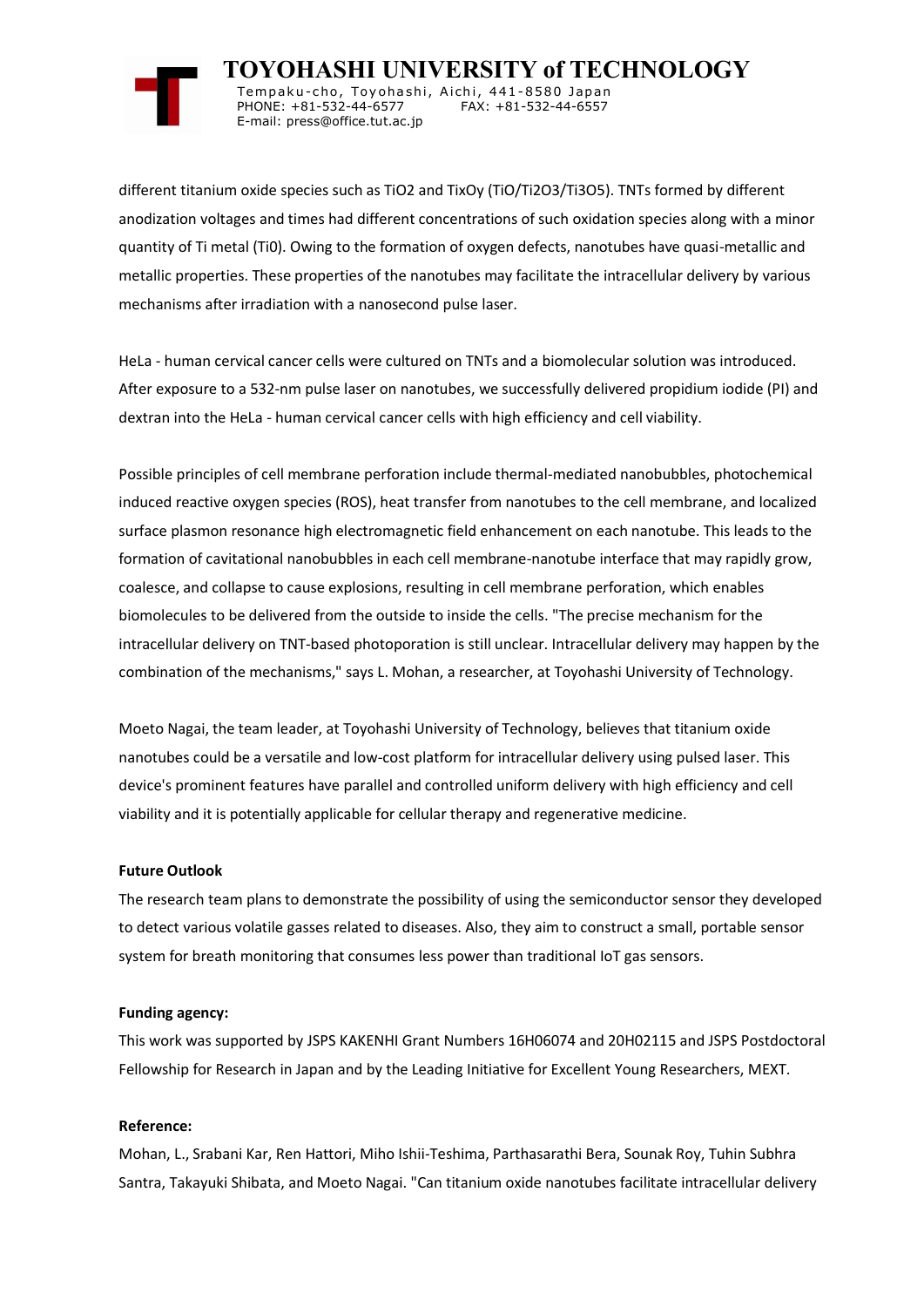

 **TOYOHASHI UNIVERSITY of TECHNOLOGY** Tempaku-cho, Toyohashi, Aichi, 441-8580 Japan<br>PHONE: +81-532-44-6577 FAX: +81-532-44-6557 PHONE: +81-532-44-6577 E-mail: press@office.tut.ac.jp

by laser-assisted photoporation?" *Applied Surface Science*, Volume 543 (2021) 148815: http://www.ncbi.nlm.nih.gov/pubmed/148815. doi.org/10.1016/j.apsusc.2020.148815

# **Further information**

Toyohashi University of Technology

1-1 Hibarigaoka, Tempaku, Toyohashi, Aichi Prefecture, 441-8580, JAPAN

Inquiries: Committee for Public Relations

E-mail: press@office.tut.ac.jp

Toyohashi University of Technology founded in 1976 as a National University of Japan is a research

institute in the fields of mechanical engineering, advanced electronics, information sciences, life sciences, and architecture.

Website: https://www.tut.ac.jp/english/

# (Ь)  $(a)$ **Pulse Laser** Titanium.

Caption: Pictorial representation of (a) cells cultured on top of titanium oxide nanotubes and (b) massively parallel photoporation using the interaction between an array of nanotubes and a pulse laser.

# Figure1: